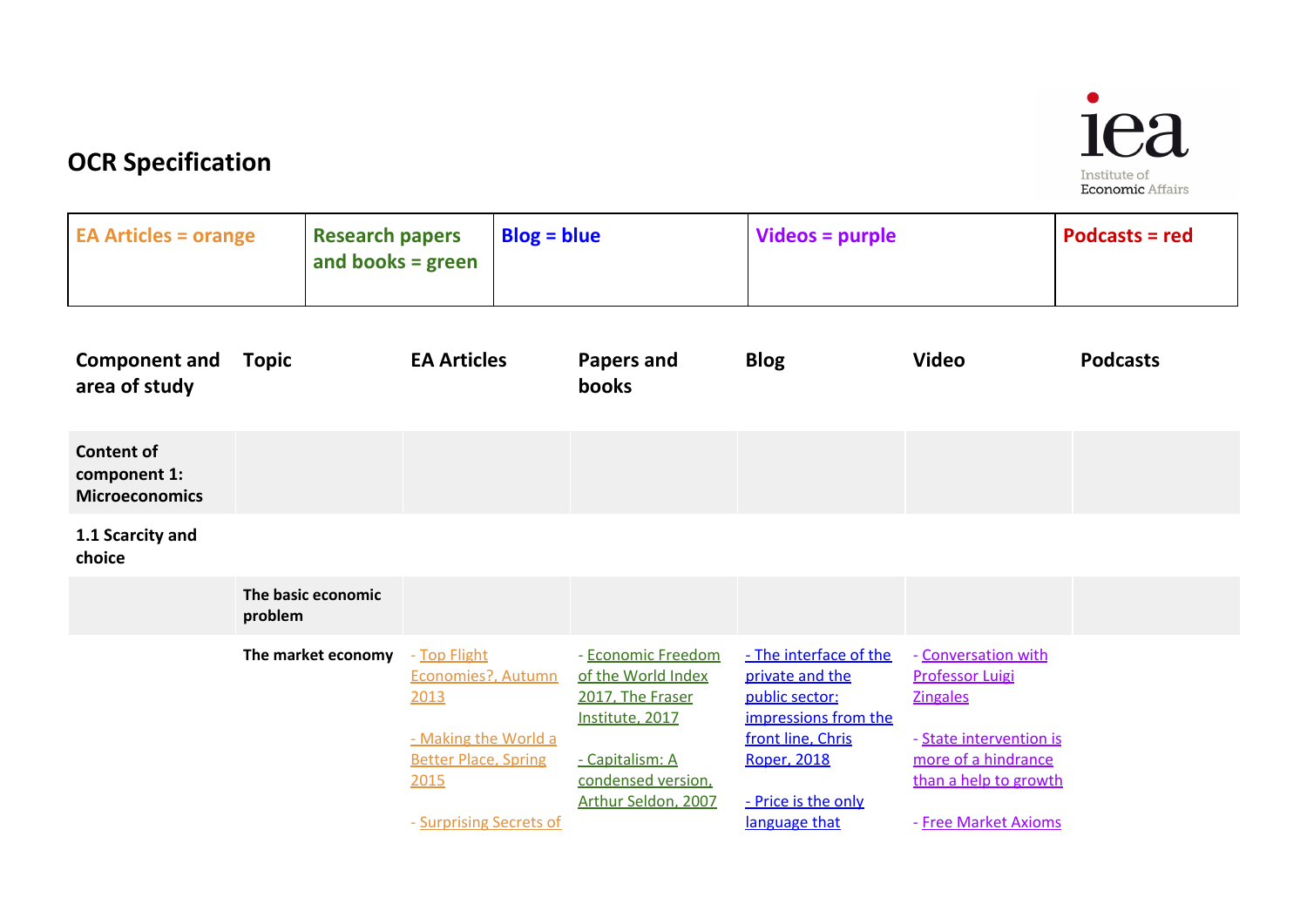|                                               |                                      | the Swede Smell of<br><b>Success, Autumn</b><br>2015 (Pg. 22)<br>- Missing the Point,<br>Spring 2014 | - Moving the Road<br>Sector into the<br>Market Economy,<br>Gabriel Roth, 2013                    | everyone speaks (1),<br>Richard M. Ebeling,<br>2018<br>- Price is the only<br>language that<br>everyone speaks (2),<br>Richard M. Ebeling,<br>2018<br>- Price is the only<br>language that<br>everyone speaks (3),<br>Richard M. Ebeling,<br>2018 | and Principles<br>- Robust Political<br>economy |  |
|-----------------------------------------------|--------------------------------------|------------------------------------------------------------------------------------------------------|--------------------------------------------------------------------------------------------------|---------------------------------------------------------------------------------------------------------------------------------------------------------------------------------------------------------------------------------------------------|-------------------------------------------------|--|
|                                               | The concept of the<br>margin         |                                                                                                      |                                                                                                  |                                                                                                                                                                                                                                                   |                                                 |  |
|                                               | <b>Opportunity cost</b>              |                                                                                                      |                                                                                                  |                                                                                                                                                                                                                                                   |                                                 |  |
|                                               | <b>Specialisation and</b><br>trade   |                                                                                                      |                                                                                                  |                                                                                                                                                                                                                                                   | - Economic of Trade                             |  |
| <b>1.2 How</b><br>competitive<br>markets work |                                      |                                                                                                      |                                                                                                  |                                                                                                                                                                                                                                                   |                                                 |  |
|                                               | <b>Allocation of</b><br>resources    |                                                                                                      |                                                                                                  |                                                                                                                                                                                                                                                   |                                                 |  |
|                                               | The objectives of<br>economic agents |                                                                                                      | - Firms Should Not<br>Make Profit (Page<br>10), Geoffrey Wood,<br>50 Economic<br>Fallacies, 2002 |                                                                                                                                                                                                                                                   | - The Profit Motive in<br>Education             |  |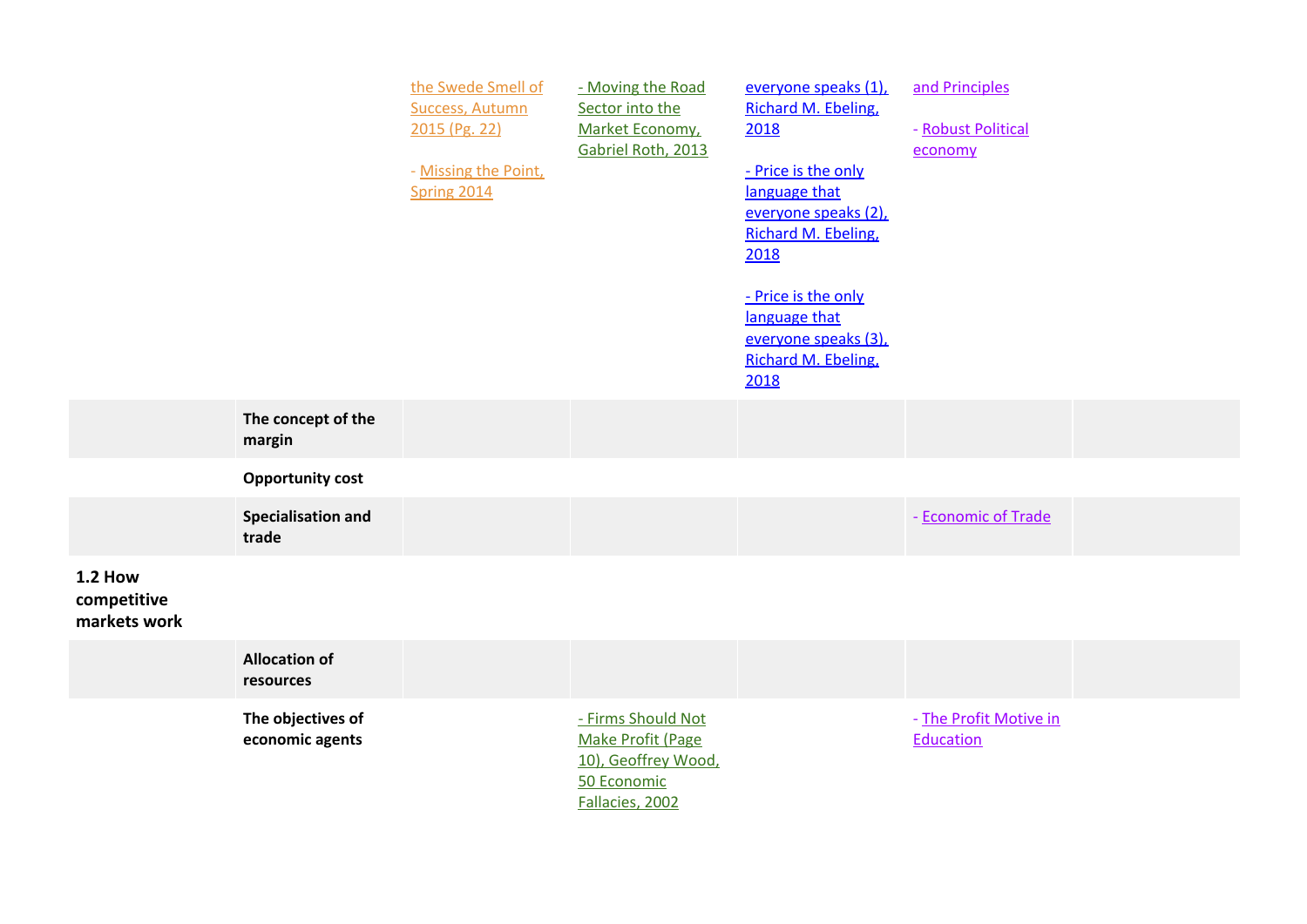| <b>Supply and demand</b><br>and the interaction<br>of markets<br><b>Elasticity</b>                                                                                   |                                                                                                                                                                                                                                                                                                                                        |                                                                                                                                                                                                             |                                                                                                                                                          |  |
|----------------------------------------------------------------------------------------------------------------------------------------------------------------------|----------------------------------------------------------------------------------------------------------------------------------------------------------------------------------------------------------------------------------------------------------------------------------------------------------------------------------------|-------------------------------------------------------------------------------------------------------------------------------------------------------------------------------------------------------------|----------------------------------------------------------------------------------------------------------------------------------------------------------|--|
| <b>Productive and</b><br>allocative efficiency                                                                                                                       |                                                                                                                                                                                                                                                                                                                                        |                                                                                                                                                                                                             |                                                                                                                                                          |  |
| <b>Business objectives</b><br><b>Market structures</b><br>and their<br>implications for the<br>way resources are<br>allocated and the<br>interdependence of<br>firms | - Supervising tech<br>giants, Julian Jessop,<br>2018<br>- Private Hire<br><b>Regulations Review:</b><br>Response to<br>Consultation and<br>further proposals,<br>Diego Zuluaga, 2016<br>$-$ From<br>Nationalisation to<br><b>State Control: The</b><br><b>Return of Centralised</b><br><b>Energy Planning,</b><br>Colin Robinson, 2013 | - The popular<br>misunderstanding of<br>the word<br>"monopoly" (1),<br>Richard M. Ebeling,<br>2017<br>- The popular<br>misunderstanding of<br>the word<br>"monopoly" $(2)$ ,<br>Richard M. Ebeling,<br>2017 | - Markets Lead to a<br>better society;<br>Socialism leads to<br><b>North Korea</b><br>- The Triumph of<br>Capitalism<br>- How China Became<br>Capitalist |  |

## **1.3 Labour market**

| - Payday Moans,     | <u>- The gender pay gap:</u> |                      | - Equal Pay Day Myth                    |
|---------------------|------------------------------|----------------------|-----------------------------------------|
| <b>Autumn 2016,</b> | a briefing, Kate             | to indicate          |                                         |
|                     | Andrews, 2017                | discrimination. They | - Will robots make us                   |
| - Tomorrow 3.0,     |                              | can have perfectly   | redundant?                              |
| Spring 2016         | - And how much do            | harmless             |                                         |
|                     | vou earn? Public             | explanations, Prof.  |                                         |
|                     |                              |                      | Pay gaps don't have - Robots are coming |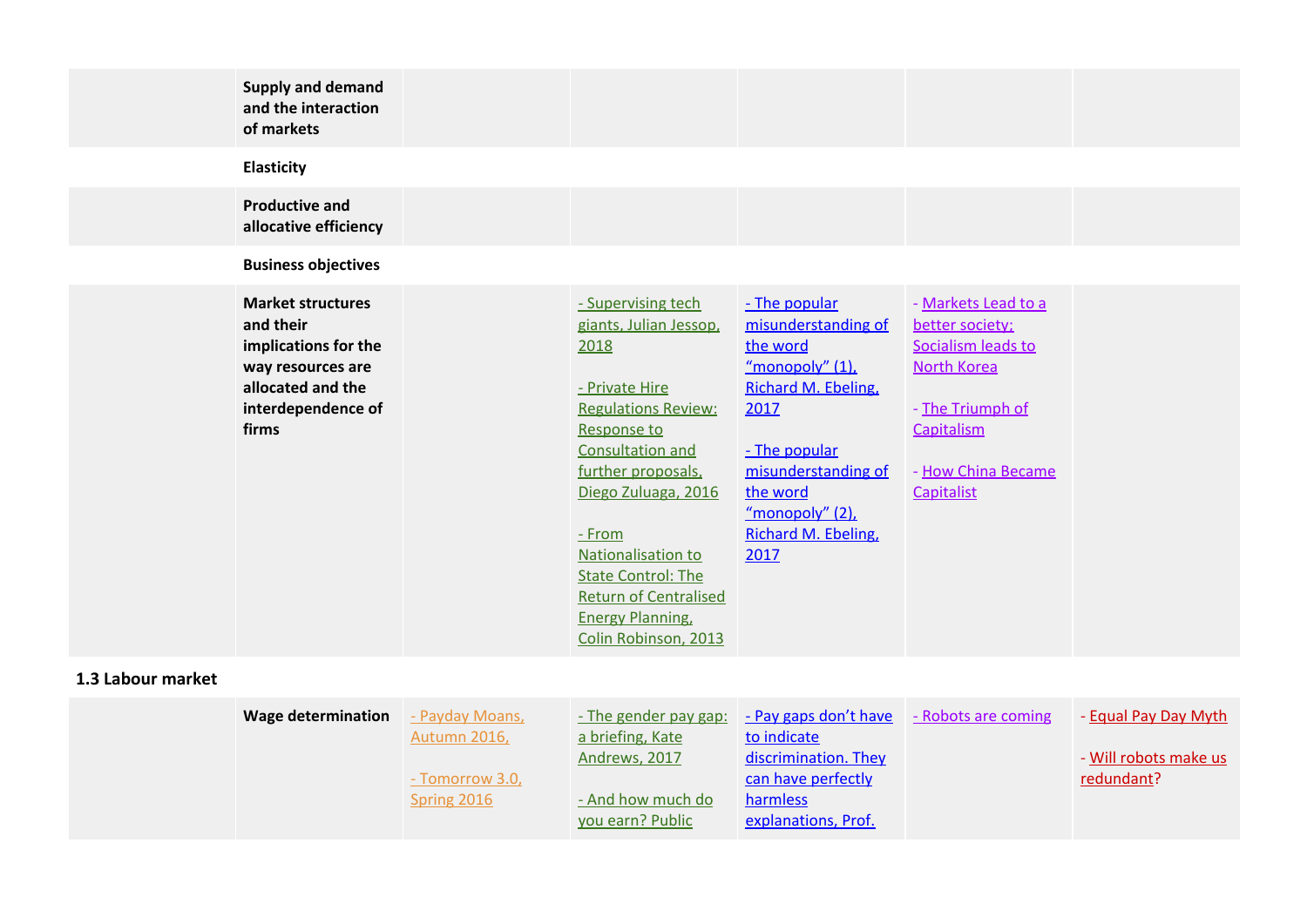|                                    | - The Sharing<br>economyand You,<br>Spring 2016                                                  | pressure for<br>regulation of pay,<br><b>Ryan Bourne and</b><br>Prof. Len Shackleton,<br>2016                                   | Len Shackleton, 2018                                                                           |                                                                                   |                                   |
|------------------------------------|--------------------------------------------------------------------------------------------------|---------------------------------------------------------------------------------------------------------------------------------|------------------------------------------------------------------------------------------------|-----------------------------------------------------------------------------------|-----------------------------------|
| Labour market issues<br>and themes | - Fast FoodSlow<br>Results, Spring 2016<br>-Employment<br><b>Regulation, Spring</b><br>2017      | - Conspiracy against<br>the public?<br>Occupational<br>regulation in the UK<br>economy, Prof. Len<br>Shackleton, 2017           | - Occupational<br>licensing must be<br>radically<br>re-examined, Prof.<br>Len Shackleton, 2017 | - The Cost of Living<br>debate<br>- Does the Minimum<br><b>Wage Hurt Workers?</b> | - Is basic income a<br>good idea? |
|                                    | - Bad men? Shedding<br><b>Light on the Shadow</b><br><b>Economy, Autumn</b><br>2013              | - A response to the<br>Taylor Review, J.R.<br><b>Shackleton and Jamie</b><br><b>Whyte, 2017</b>                                 |                                                                                                |                                                                                   |                                   |
|                                    | - The Wage Flaw<br><b>Why Minimum Pay</b><br>isn't Working,<br>Summer 2013<br>- The Living Wage, | - Working to rule -<br>the damaging<br>economics of UK,<br>Prof. Len Shackleton,<br>2017                                        |                                                                                                |                                                                                   |                                   |
|                                    | Spring 2014                                                                                      | - They're not well<br>paid. They should get<br>a living wage (Page<br>181), Geoffrey Wood,<br>50<br>Economic Fallacies.<br>2002 |                                                                                                |                                                                                   |                                   |
|                                    |                                                                                                  | - The Minimum<br><b>Wage: Silver Bullet or</b><br>Poisoned Chalice?.<br>Ryan Bourne and J.R.                                    |                                                                                                |                                                                                   |                                   |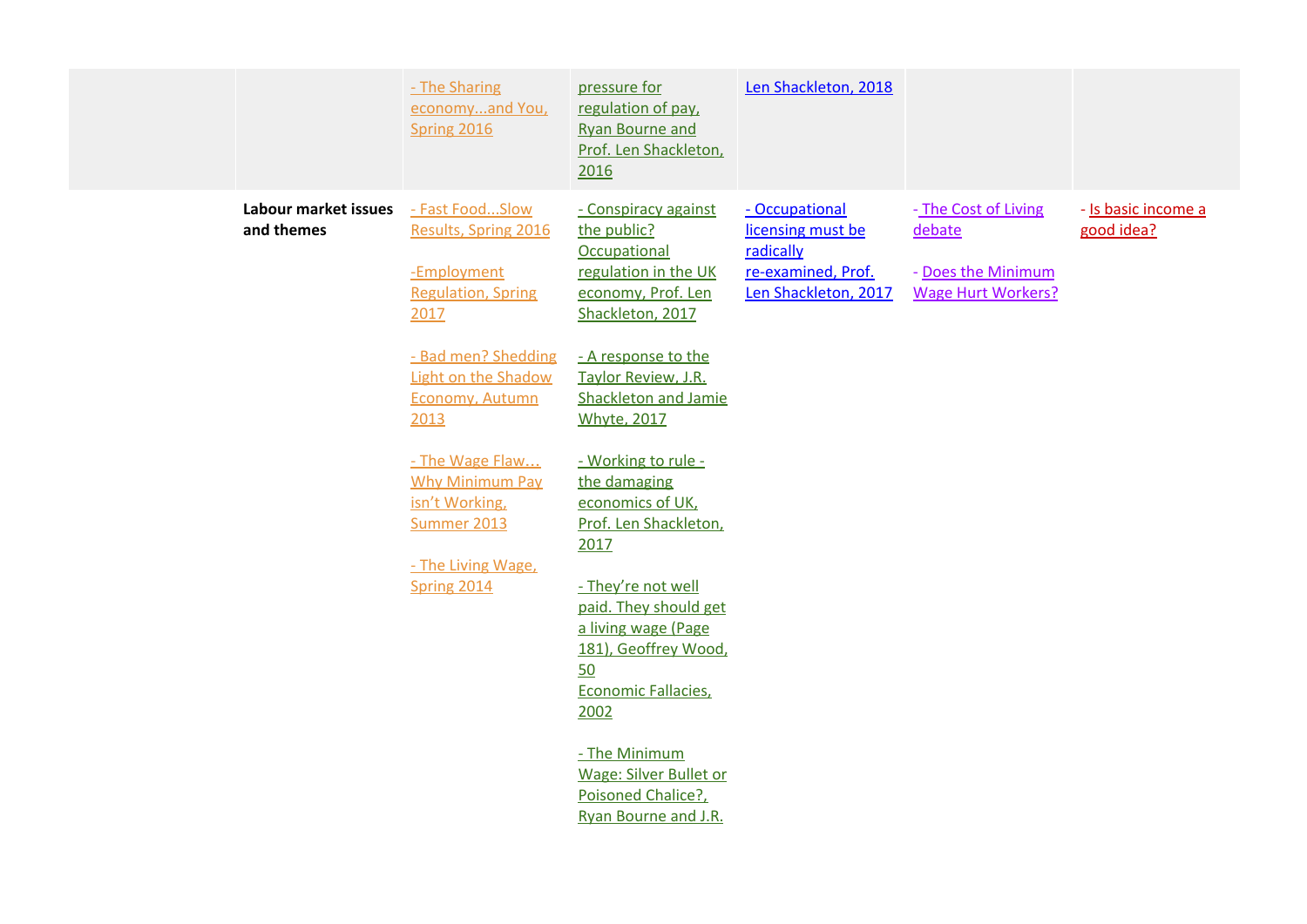#### [Shackleton,](http://www.iea.org.uk/sites/default/files/publications/files/Briefing%20-%20Minimum%20Wage.pdf) 2014

|                                                      | Government<br>intervention                  |                                                                                                |                                                                                                                                      |                                         |  |
|------------------------------------------------------|---------------------------------------------|------------------------------------------------------------------------------------------------|--------------------------------------------------------------------------------------------------------------------------------------|-----------------------------------------|--|
| 1.4 Market failure<br>and government<br>intervention |                                             |                                                                                                |                                                                                                                                      |                                         |  |
|                                                      | <b>Market failure</b>                       |                                                                                                |                                                                                                                                      |                                         |  |
|                                                      | <b>Externalities</b>                        |                                                                                                |                                                                                                                                      |                                         |  |
|                                                      | Market power/<br>Information<br>asymmetries |                                                                                                |                                                                                                                                      |                                         |  |
|                                                      | <b>Public goods</b>                         |                                                                                                |                                                                                                                                      | - The economics of<br>free stuff        |  |
|                                                      | Inequity                                    |                                                                                                |                                                                                                                                      |                                         |  |
|                                                      | Environment                                 | - Can capitalism be<br>green?, Autumn 2016<br>(p.25)<br>- Waist of Time,<br>Autumn 2016 (p.52) | - Fisheries policy<br>outside the EU: A<br>Briefing, Prof. Philip<br><b>Booth, 2016</b><br>- Power Cut? How<br>the EU Is Pulling the | - Environmentalists:<br>Nice but Wrong? |  |
|                                                      |                                             | - Driven to<br><b>Distraction, Summer</b><br>2013                                              | Plug on Electricity<br>Markets, Carlo<br>Stagnaro, 2015                                                                              |                                         |  |
|                                                      |                                             | - Running on Empty,<br>Spring 2014<br>- Energy                                                 | - The State Should<br>Step in to Protect the<br>environment' (Page<br>7), Geoffrey Wood,                                             |                                         |  |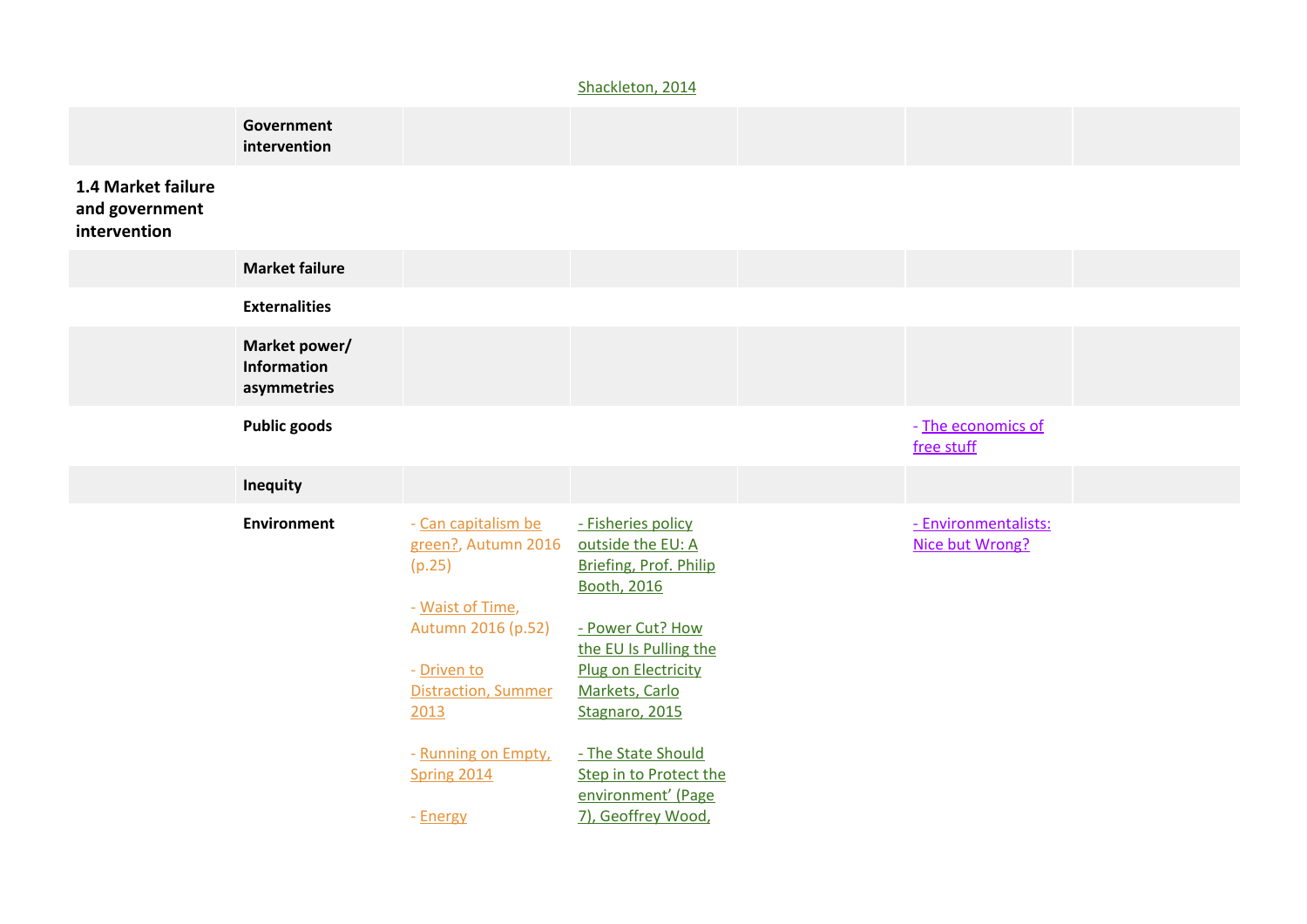|                                                             | Nationalisation or<br>Liberalisation?,<br>Spring 2014 | 50 Economic<br>Fallacies, 2002                                       |                                                                     |                                              |  |
|-------------------------------------------------------------|-------------------------------------------------------|----------------------------------------------------------------------|---------------------------------------------------------------------|----------------------------------------------|--|
|                                                             |                                                       | - Time to scrap Air<br>Passenger Duty,<br>Kristian Niemietz,<br>2014 |                                                                     |                                              |  |
| <b>Alternative methods</b><br>of government<br>intervention | - Is the NHS<br>Underfunded?,<br>Spring 2016          | - Taxi and private hire<br>vehicle regulation: a<br>briefing, Diego  | - The enduring<br>fantasy of secret NHS<br>privatisation, Kristian  | - 5 Years of plain<br>packaging in Australia |  |
|                                                             | - A Better Picture,<br><b>Spring 2016</b>             | Zuluaga, 2017<br>- Killjoys: a critique of                           | Niemietz, 2018<br>- NHS health                                      | - The failure of plain<br>packaging          |  |
|                                                             | - Can behavioural                                     | paternalism,<br>Christopher                                          | outcomes: Don't take<br>it from me, Kristian                        | - How the nanny<br>state makes               |  |
|                                                             | economics really<br>justify government                | Snowdon, 2017                                                        | Niemietz, 2018                                                      | everyone's life worse                        |  |
|                                                             | intervention?, Spring<br>2017                         | - Smoking and the<br>public purse, 2017                              | - Colour me<br>surprised: effects of<br><b>Sugar Tax exactly as</b> | - Sin Taxes<br>- Ensuring the best           |  |
|                                                             | - Why rent controls<br>won't work, Spring             | - Obesity and the<br>public purse,                                   | predicted,<br>Christopher                                           | healthcare for all                           |  |
|                                                             | 2017                                                  | <b>Christopher Snowdon</b><br>and Mark Tovey,                        | Snowdon, 2018                                                       | - Education,<br><b>Education, Education</b>  |  |
|                                                             |                                                       | 2017<br>- Understanding the                                          | - Panel discussion:<br>The future of social<br>housing, Kristian    |                                              |  |
|                                                             |                                                       | basic economics of<br>tobacco harm                                   | Niemietz, 2017                                                      |                                              |  |
|                                                             |                                                       | reduction, Carl V.<br>Phillips, 2016                                 | - The Flaws in Rent<br><b>Ceilings, Ryan</b><br><b>Bourne, 2014</b> |                                              |  |
|                                                             |                                                       | - A rational approach<br>to alcohol taxation,                        | - Sweet Truth: Is                                                   |                                              |  |
|                                                             |                                                       | Christopher                                                          | there a Market                                                      |                                              |  |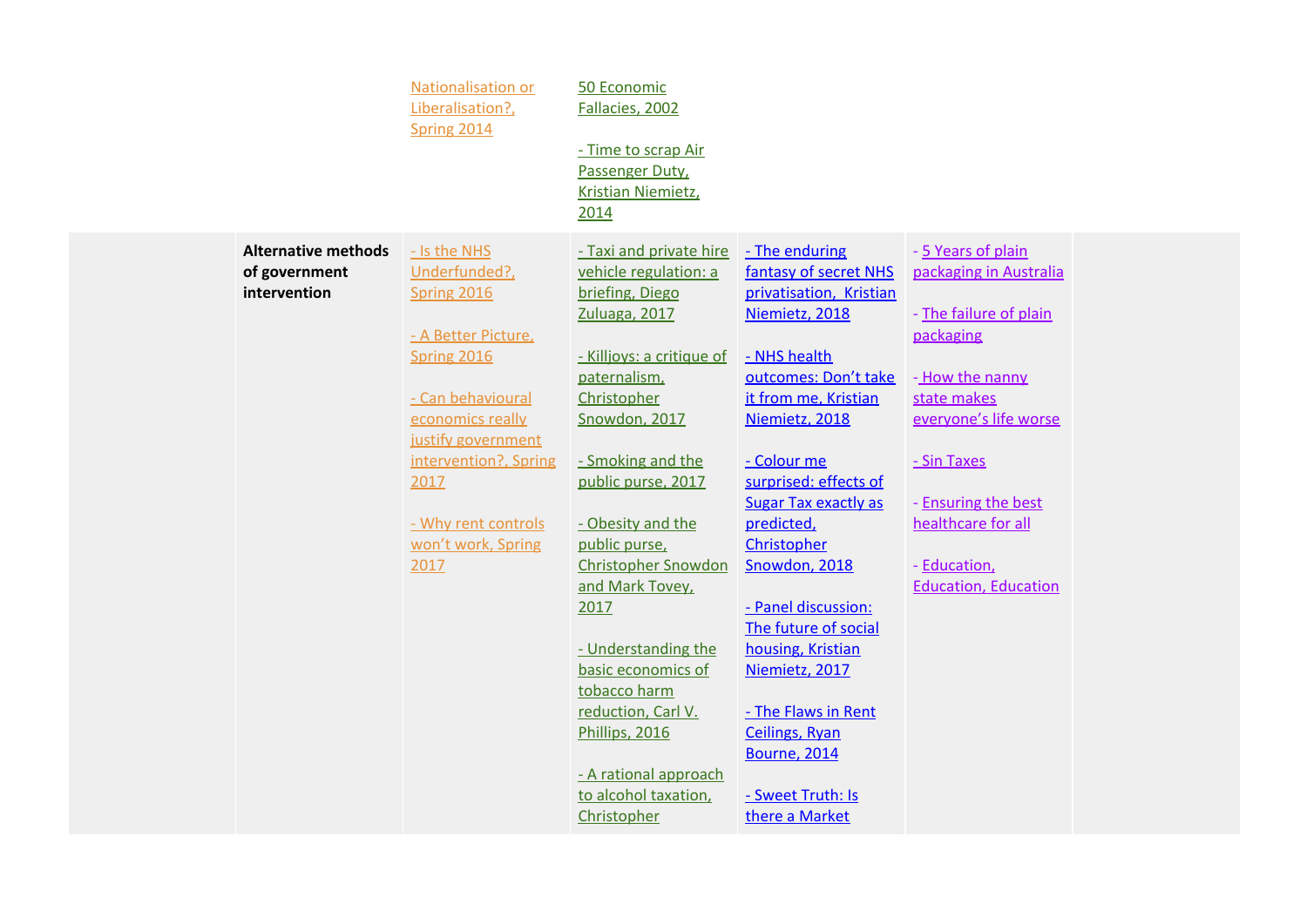|                                   |                           |                                        | Snowdon, 2017<br>- Eating or meeting?<br>Terence Kealey, 2017<br>- A piggy bank for the<br>healthcare, Dr.<br>Kristian Niemietz,<br>2017<br>- Universal<br>healthcare without<br>the NHS, Dr. Kristian<br>Niemietz, 2016<br>- The key to<br>affordable housing,<br>Dr. Kristian Niemietz,<br>2016<br>- The housing crisis: a<br>briefing, Dr. Kristian<br>Niemietz, 2016<br>- Without Delay:<br><b>Getting Britain's</b><br>Railways Moving, Dr.<br><b>Richard Wellings,</b><br>2016 | Failure in Sugar?, Rob<br>Lyons and<br>Christopher<br>Snowdon, 2015<br>- Aggressively<br><b>Regressive: The Sin</b><br>Taxes that make the<br>Poor Poorer,<br>Christopher<br>Snowdon, 2013 |                                                                       |  |
|-----------------------------------|---------------------------|----------------------------------------|--------------------------------------------------------------------------------------------------------------------------------------------------------------------------------------------------------------------------------------------------------------------------------------------------------------------------------------------------------------------------------------------------------------------------------------------------------------------------------------|--------------------------------------------------------------------------------------------------------------------------------------------------------------------------------------------|-----------------------------------------------------------------------|--|
|                                   | <b>Government failure</b> | - Brain Drain, Autumn<br>2015 (Pg. 47) |                                                                                                                                                                                                                                                                                                                                                                                                                                                                                      |                                                                                                                                                                                            | - Pension Provision:<br><b>Government failure</b><br>around the world |  |
| <b>Content of</b><br>component 2: |                           |                                        |                                                                                                                                                                                                                                                                                                                                                                                                                                                                                      |                                                                                                                                                                                            |                                                                       |  |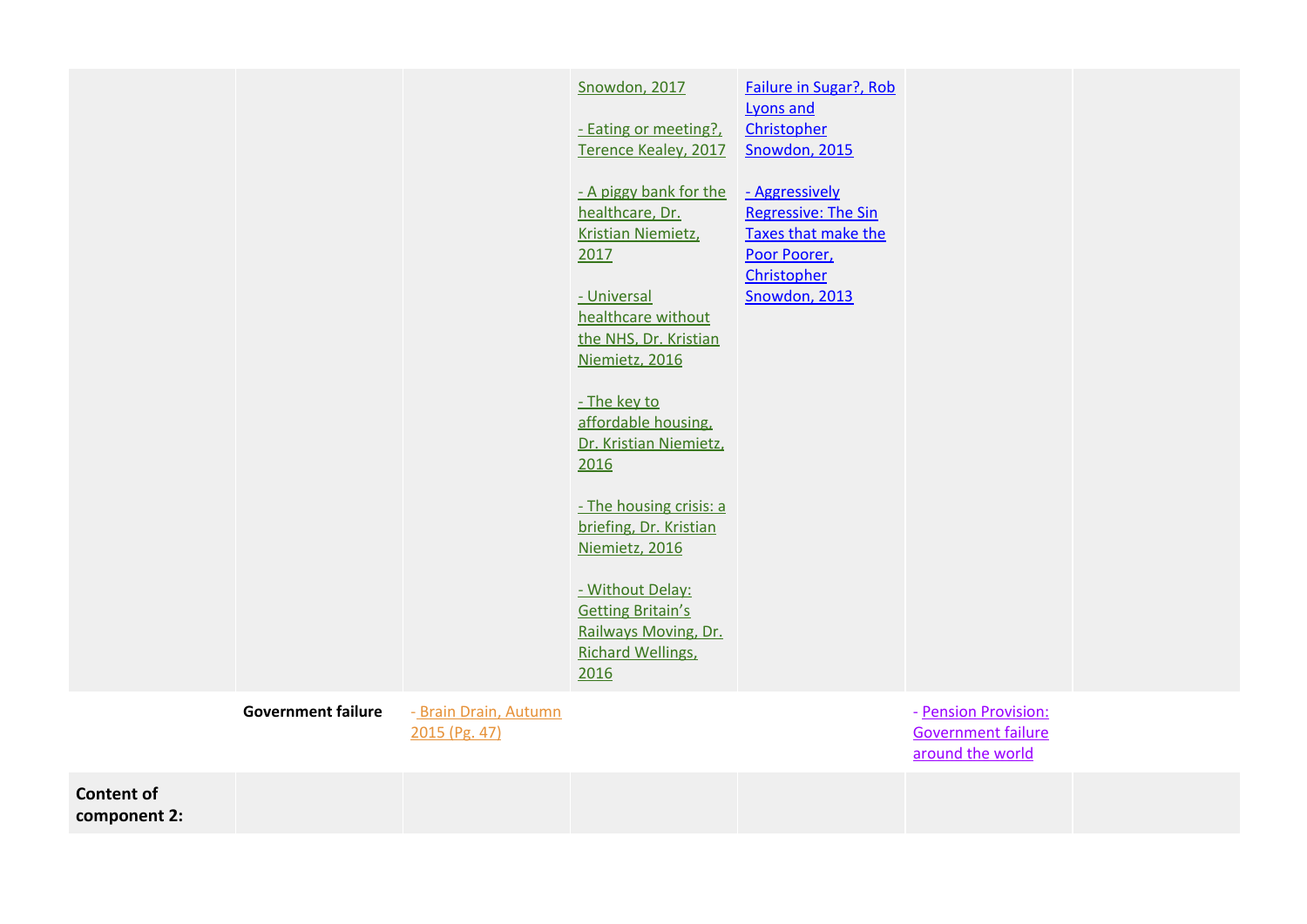| <b>Macroeconomics</b>                                                                  |                                           |                                                                                                                                                                                                                                              |                                                                                                                                               |                                                                                |                                                                                                                                                     |                                                                                                                               |
|----------------------------------------------------------------------------------------|-------------------------------------------|----------------------------------------------------------------------------------------------------------------------------------------------------------------------------------------------------------------------------------------------|-----------------------------------------------------------------------------------------------------------------------------------------------|--------------------------------------------------------------------------------|-----------------------------------------------------------------------------------------------------------------------------------------------------|-------------------------------------------------------------------------------------------------------------------------------|
| 2.1 Economic<br>policy objectives<br>and indicators of<br>macroeconomic<br>performance |                                           |                                                                                                                                                                                                                                              |                                                                                                                                               |                                                                                |                                                                                                                                                     |                                                                                                                               |
|                                                                                        | <b>Economic growth</b><br>and development | - Stagnations: Has<br>Growth gone for<br>good?, Autumn 2015<br>(Pg. 41)<br>- Myth conception:<br>Foreign Aid is the Key<br>to Wellbeing,<br>Autumn 2016                                                                                      |                                                                                                                                               |                                                                                | - Foreign Aid<br>- Paths to Property<br>- Institutions and<br>Development                                                                           |                                                                                                                               |
|                                                                                        | Unemployment/<br><b>Employment</b>        |                                                                                                                                                                                                                                              |                                                                                                                                               |                                                                                |                                                                                                                                                     |                                                                                                                               |
|                                                                                        | Inflation                                 |                                                                                                                                                                                                                                              |                                                                                                                                               |                                                                                |                                                                                                                                                     |                                                                                                                               |
|                                                                                        | <b>Income distribution</b><br>and welfare | - The Rich get Rich<br>and the Poor get<br>Richer!, Spring 2015<br>- The World is<br><b>Becoming More</b><br>Equal, Autumn 2015<br>(Pg. 12)<br>- The Long March of<br>the Poorand the<br><b>Decline in Global</b><br>Poverty, Autumn<br>2013 | - Chapter 10:<br>Inequality is the<br>Cause of Health and<br>Social Problems,<br>Chris Snowdon,<br>Selfishness, Greed<br>and Capitalism, 2015 | - Believe it or nor,<br>global inequality is<br>falling, Philip Booth,<br>2017 | - Inequality: Should<br>we be worried?<br>- Richard Epstein on<br>Piketty<br>- Deirdre McLoskey<br>on the Great<br>Enrichment<br>- Helping the Poor | - Distracting from<br>poverty relief: Oxfam<br>report debunked<br>- What is the best<br>way to measure<br>poverty in Britain? |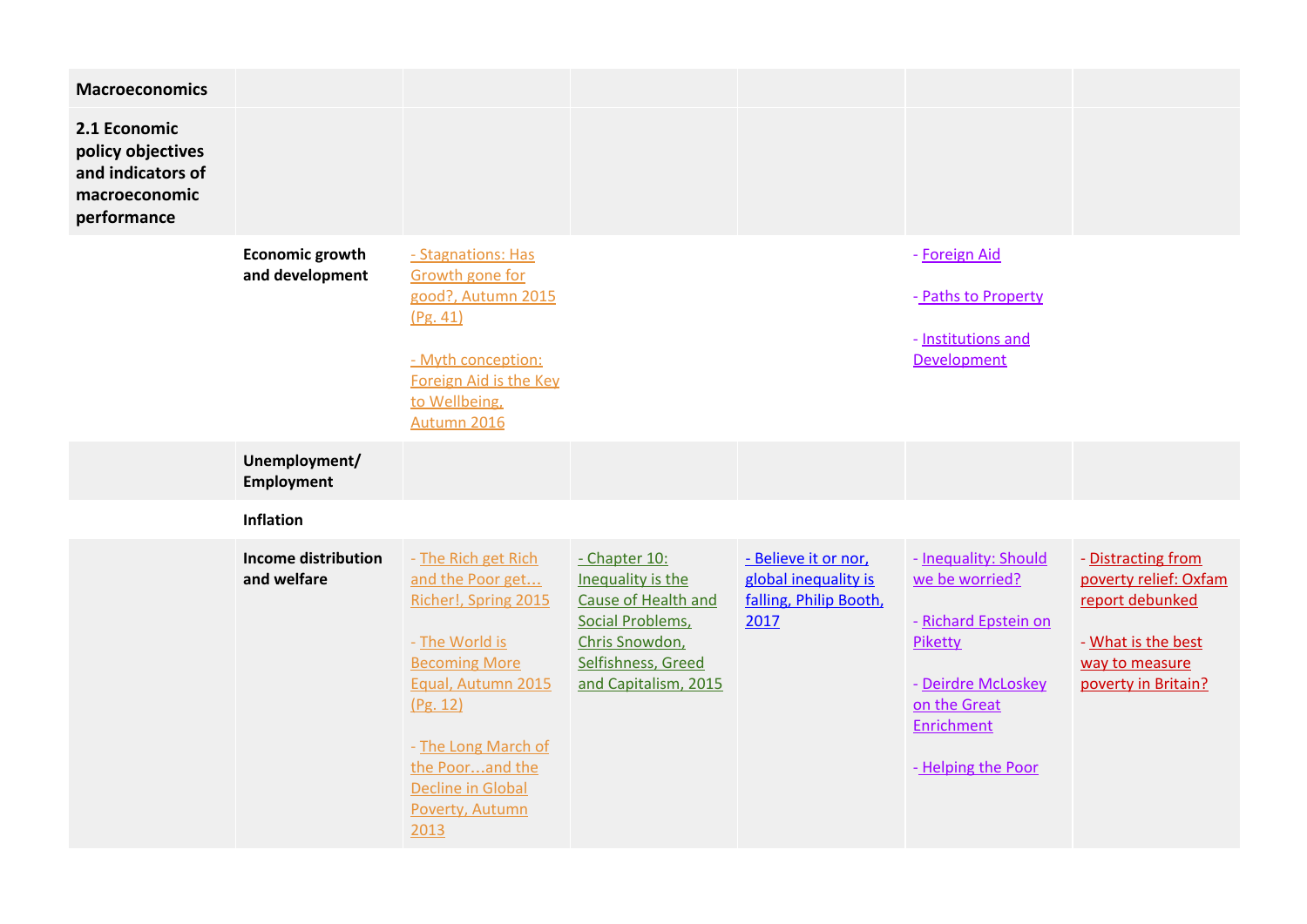|                                                 |                                                 | - The Inequality<br>Puzzle, Spring 2015                 |                                                                                                                   |                                                                  |                                      |                                    |
|-------------------------------------------------|-------------------------------------------------|---------------------------------------------------------|-------------------------------------------------------------------------------------------------------------------|------------------------------------------------------------------|--------------------------------------|------------------------------------|
|                                                 | <b>Trends in</b><br>macroeconomic<br>indicators |                                                         |                                                                                                                   |                                                                  |                                      |                                    |
| 2.2 Aggregate<br>demand and<br>aggregate supply |                                                 |                                                         |                                                                                                                   |                                                                  |                                      |                                    |
|                                                 | <b>Circular flow of</b><br>income               |                                                         |                                                                                                                   |                                                                  |                                      |                                    |
|                                                 | <b>Aggregate demand</b><br>(AD)                 |                                                         |                                                                                                                   |                                                                  |                                      |                                    |
|                                                 | Aggregate supply<br>(AS)                        |                                                         |                                                                                                                   |                                                                  |                                      |                                    |
|                                                 | Aggregate demand<br>and supply                  |                                                         |                                                                                                                   |                                                                  |                                      |                                    |
|                                                 | Macroeconomic<br>equilibrium                    |                                                         |                                                                                                                   |                                                                  |                                      |                                    |
|                                                 | <b>The Phillips Curve</b>                       |                                                         |                                                                                                                   |                                                                  |                                      |                                    |
|                                                 | The economic cycle                              | - Booms, busts, and<br>stagnation, Autumn<br>2016 (p.8) | - Policy stability and<br>economic growth:<br>lessons from the<br>great recession, John<br><b>B. Taylor, 2016</b> |                                                                  | - A failure of<br>Capitalism?        | - Why people still feel<br>nervous |
|                                                 | <b>Fiscal policy</b>                            | - The Napkin That<br>Changed the World,<br>Spring 2017  | - Autumn budget<br>2017: an IEA briefing,<br>Julian Jessop, 2017                                                  | - Let's have less PFI-<br>by reducing the<br>scope of the state. | - The problem with<br>taxing capital |                                    |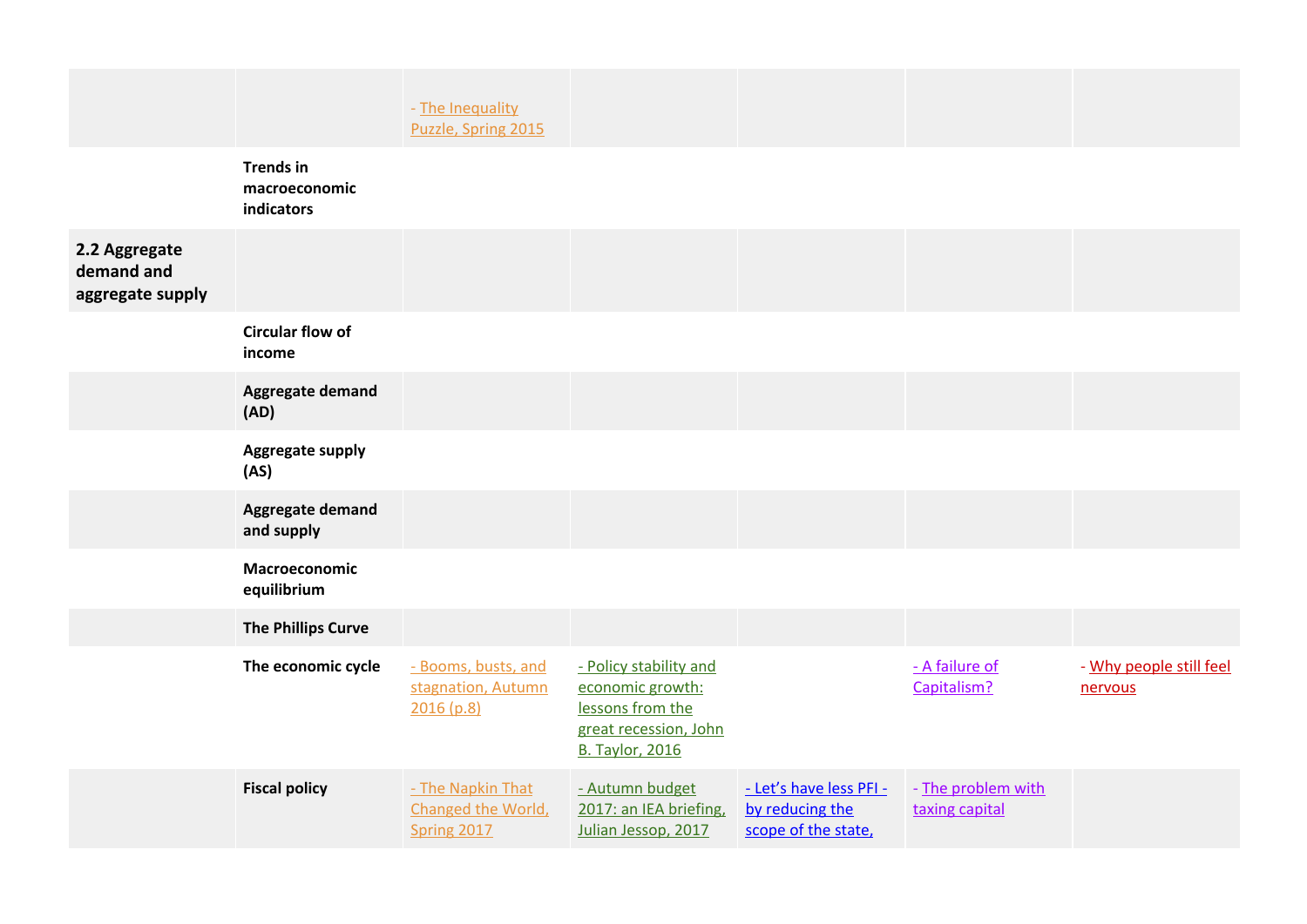|  |                               |                          | Philip Booth, 2018       | - 5 Reasons to Scrap      |  |
|--|-------------------------------|--------------------------|--------------------------|---------------------------|--|
|  | - Bonfire of the              | - Budget 2017: An IEA    |                          | HS2                       |  |
|  | Inanities, Spring 2017        | Briefing, Philip Booth,  | - The government's       |                           |  |
|  |                               | 2017                     | new "industrial          | - The Art of Taxes-An     |  |
|  | - Just how austere is         |                          | strategy" will fail,     | interview with Art        |  |
|  | austerity?, Spring            | - Taxation,              | Diego Zuluaga, 2017      | Laffer                    |  |
|  | 2017                          | government               |                          |                           |  |
|  |                               | spending and             | - The case against       | - Flat tax - A fair       |  |
|  | - Does lowering tax           | economic growth,         | "rebalancing the         | simple and                |  |
|  | rates cause economic          | Prof. Philip Booth       | economy", Diego          | transparent reform        |  |
|  | growth?, Spring 2017          | (ed.), 2016              | Zuluaga, 2017            |                           |  |
|  |                               |                          |                          | - Flat Tax                |  |
|  | - Straight talking on         | - Fiscal Liberalisation: | - Would a Land Value     |                           |  |
|  | the Laffer Curve,             | Winning entry of the     | <b>Tax get Britain</b>   | - Growth Versus           |  |
|  | Spring 2017                   | <b>IEA Breakthrough</b>  | building?, Julian        | <b>Austerity: A False</b> |  |
|  |                               | Prize, Mark Feldner      | <b>Jessop, 2017</b>      | <b>Dilemma</b>            |  |
|  | - Swiss Role: What            | and Mathew Bonnon,       |                          |                           |  |
|  | the Euro zone could           | 2017                     | - Stupid taxes are       | - The Deficit             |  |
|  | learn from                    |                          | nothing new - but        |                           |  |
|  | <b>Switzerland, Spring</b>    | - Balancing the          | that doesn't make        |                           |  |
|  | 2015                          | economy: the hand        | them less stupid (1),    |                           |  |
|  |                               | of the government or     | <b>Madeline Grant</b> ,  |                           |  |
|  | - The Big Chill: The          | the invisible hand?,     | 2017                     |                           |  |
|  | <b>Staggering Size of the</b> | Prof. Len Shackleton     |                          |                           |  |
|  | <b>Government Debt</b>        | and Diego Zuluaga,       | - Stupid taxes are       |                           |  |
|  | Iceberg, Spring 2014          | 2016                     | nothing new - but        |                           |  |
|  |                               |                          | that doesn't make        |                           |  |
|  |                               | - Infrastructure         | them less stupid (2),    |                           |  |
|  |                               | spending and             | <b>Madeline Grant</b> ,  |                           |  |
|  |                               | economic growth: A       | 2017                     |                           |  |
|  |                               | briefing, Ryan Bourne    |                          |                           |  |
|  |                               | and Diego Zuluaga.       | - Defusing the debt      |                           |  |
|  |                               | 2016                     | Timebomb:                |                           |  |
|  |                               |                          | <b>Challenges and</b>    |                           |  |
|  |                               | - Why corporation        | <b>Solutions, Philip</b> |                           |  |
|  |                               | tax should be            | <b>Booth and Ryan</b>    |                           |  |
|  |                               |                          |                          |                           |  |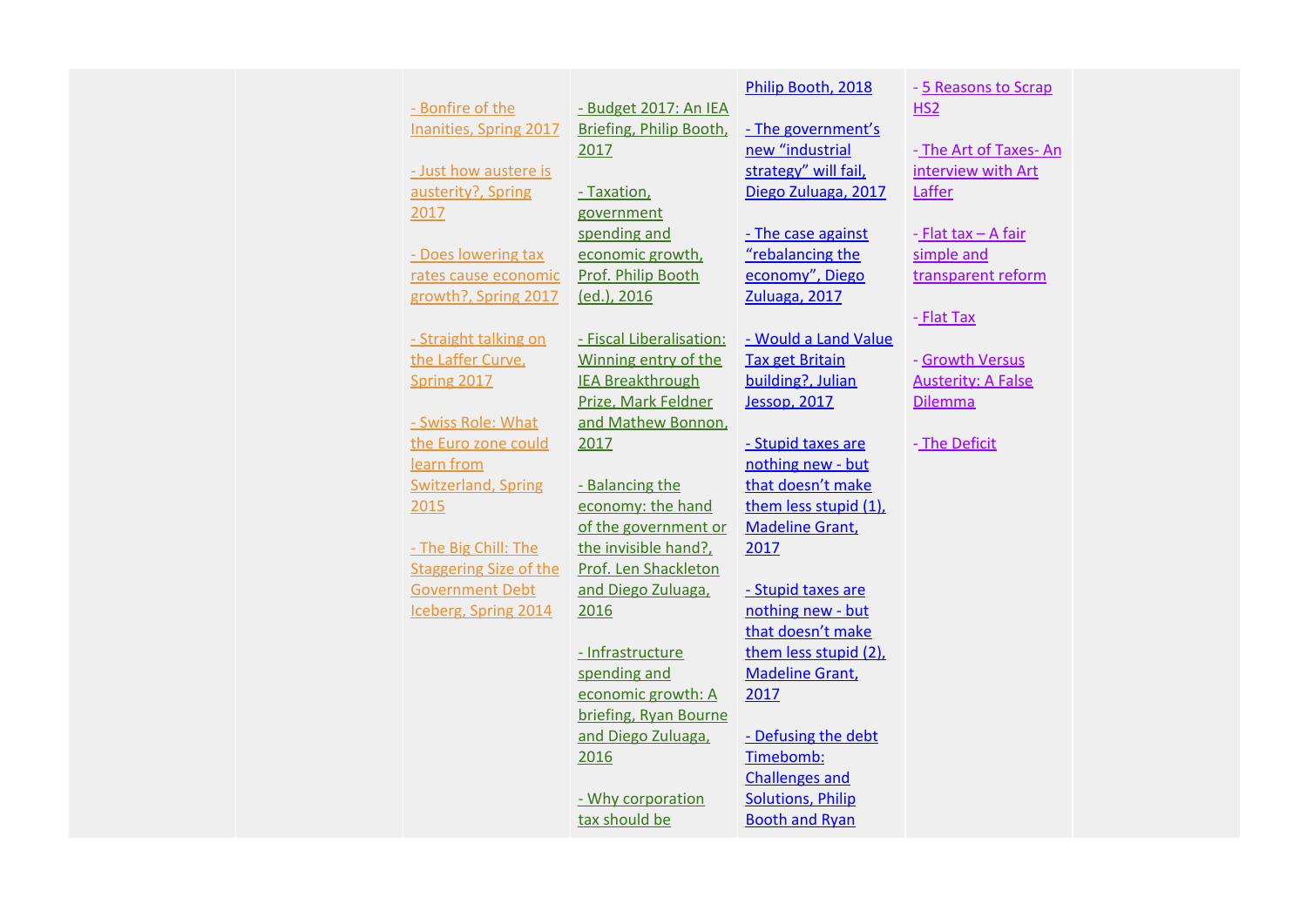|                        |                                                                                                                                                      | scrapped, Diego<br>Zuluaga, 2016                                                                                                           | <b>Bourne, 2014</b>                                                                  |                        |  |
|------------------------|------------------------------------------------------------------------------------------------------------------------------------------------------|--------------------------------------------------------------------------------------------------------------------------------------------|--------------------------------------------------------------------------------------|------------------------|--|
|                        |                                                                                                                                                      | - Binding the Hands<br>of Government: A<br>Credible Fiscal Rule,<br>Jonathan Dupont and<br><b>Kwasi Kwarteng</b><br>2012                   |                                                                                      |                        |  |
|                        |                                                                                                                                                      | - A current account<br>deficit is a problem<br>(Page 28), Geoffrey<br>Wood, 50 Economic<br>Fallacies, 2002                                 |                                                                                      |                        |  |
|                        |                                                                                                                                                      | - Taxing Problem:<br>The UK's<br><b>Incoherent Tax</b><br>System, Ryan<br><b>Bourne</b>                                                    |                                                                                      |                        |  |
| <b>Monetary policy</b> | - Money Matters,<br>Spring 2016<br>- In Defense of<br>Deflation / A<br><b>Monetary History of</b><br>the United States<br>18967-1960, Spring<br>2016 | - SMPC votes to raise<br>bank rate in<br>December, 2017<br>- Is sterling<br>devaluation the path<br>to prosperity?, Julian<br>Jessop, 2017 | - Why it would be<br>wrong to blame a<br>rate hike on Brexit,<br>Julian Jessop, 2017 | -2014 Hayek<br>Lecture |  |
|                        | - The Friedman<br>Factor, Autumn 2017<br>- Insight, Autumn                                                                                           | - Money and<br>Microeconomics,<br>Pascal Salin, 2014<br>- Raising interest                                                                 |                                                                                      |                        |  |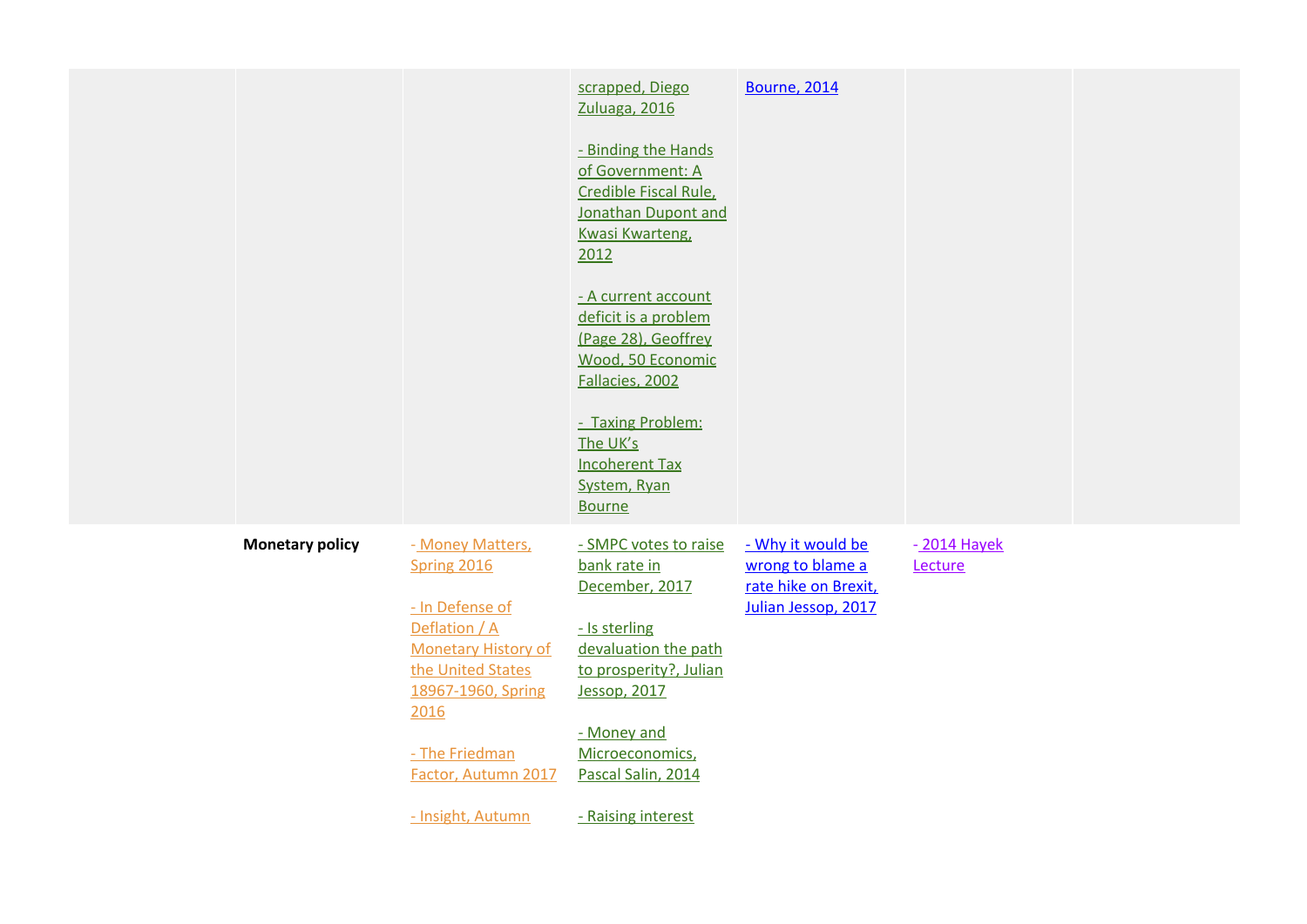|                           |                                                      | 2017<br>- QE and the rich,<br>Spring 2014                                                                                                              | rates causes inflation;<br><b>High interest rates</b><br>are bad for the<br>economy and the<br>government should<br>reduce them<br>forthwith; A boost to<br>demand from<br>monetary policy will<br>help growth (Pages<br>55, 131, 141),<br>Geoffrey Wood, 50<br>Economic Fallacies,<br>2002 |                                                                  |                                                       |
|---------------------------|------------------------------------------------------|--------------------------------------------------------------------------------------------------------------------------------------------------------|---------------------------------------------------------------------------------------------------------------------------------------------------------------------------------------------------------------------------------------------------------------------------------------------|------------------------------------------------------------------|-------------------------------------------------------|
|                           | Supply side policy                                   |                                                                                                                                                        |                                                                                                                                                                                                                                                                                             | - Filling the gap $-$<br>liberating the supply<br>side of the UK |                                                       |
|                           | <b>Policy conflicts</b>                              |                                                                                                                                                        |                                                                                                                                                                                                                                                                                             |                                                                  |                                                       |
|                           | Approaches to policy<br>and macroeconomic<br>context | - The Great Recession<br>and Beyond, Shadow<br><b>Boxing, Under the</b><br>Microscope: Mrs<br>Thatcher's Industrial<br>Legacy, Autumn 2014<br>(Pg. 34) | - From Crisis to<br>Confidence<br>Macroeconomics<br>after the Crash, 2014<br>- The Fallacy of the<br>Mixed Economy, S.C:<br>Littlechild, 1986                                                                                                                                               | - Macroeconomic<br>Policies Aren't<br>Infallible                 |                                                       |
| 2.3 The global<br>context |                                                      |                                                                                                                                                        |                                                                                                                                                                                                                                                                                             |                                                                  |                                                       |
|                           | Globalisation                                        | - The Economic Case<br>for Migration, Spring<br>2016                                                                                                   | - Free to move,<br>Philippe Legrain,<br>2016                                                                                                                                                                                                                                                |                                                                  | - Economic<br>Nationalism: Why we<br>should be afraid |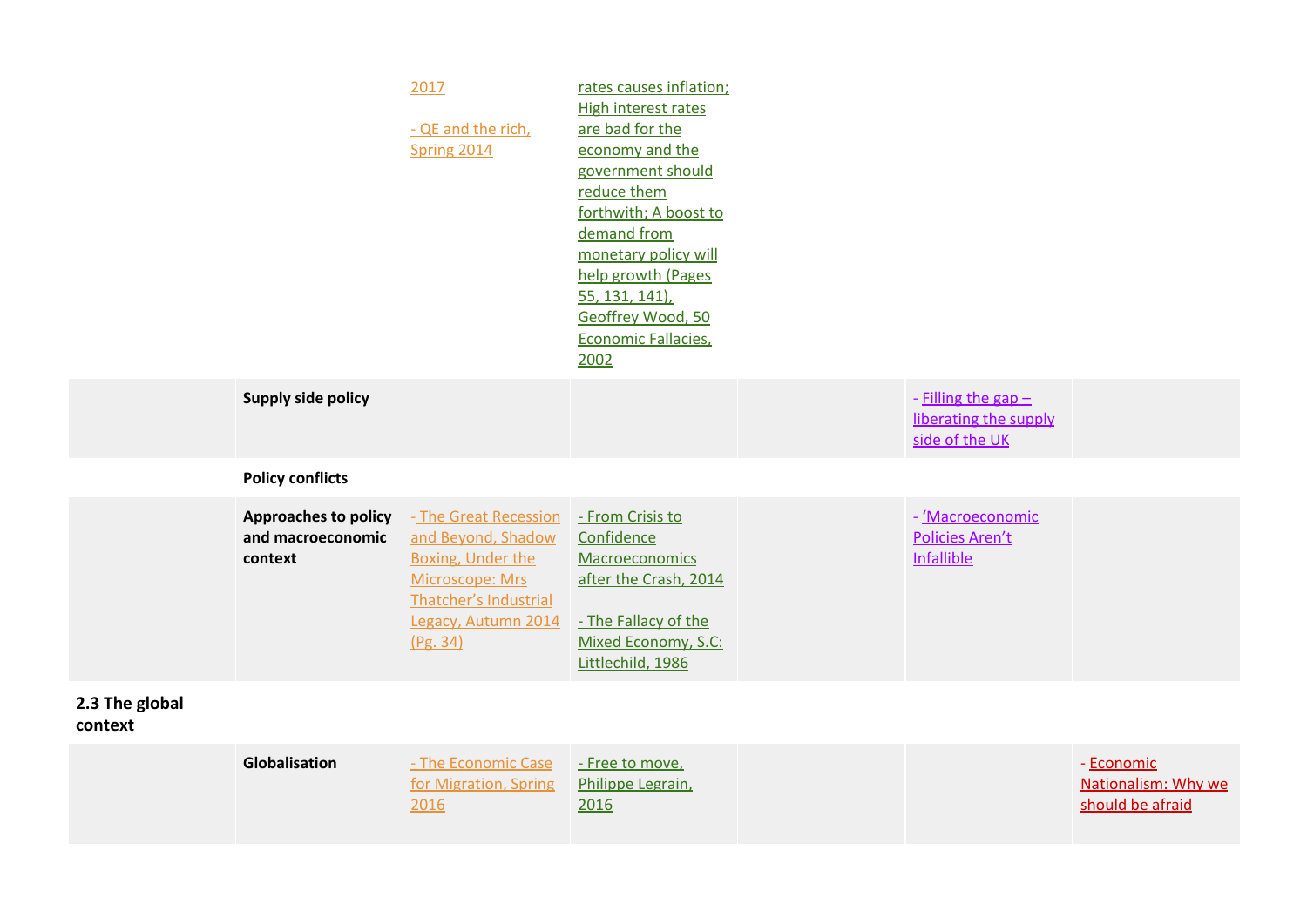|                                           |                                                                                                                                                                                         | - The economics of<br>international<br>development,<br><b>William Easterly</b> ,<br>2016                                                                                                                                                                            |                                                                                                                                                                                                                                                                                    |                                                                                                                                    |                                                                                                                                                                                   |
|-------------------------------------------|-----------------------------------------------------------------------------------------------------------------------------------------------------------------------------------------|---------------------------------------------------------------------------------------------------------------------------------------------------------------------------------------------------------------------------------------------------------------------|------------------------------------------------------------------------------------------------------------------------------------------------------------------------------------------------------------------------------------------------------------------------------------|------------------------------------------------------------------------------------------------------------------------------------|-----------------------------------------------------------------------------------------------------------------------------------------------------------------------------------|
| <b>International trade</b>                | - In Praise of Naked<br>Trade, Autumn 2017<br>- Does protectionism<br>work?, Autumn 2017<br>- Is free trade under<br>threat?, Autumn<br>2017                                            | - The case for free<br>trade - no ifs no buts,<br>Jullian Jessop, 2017                                                                                                                                                                                              |                                                                                                                                                                                                                                                                                    | - The case for<br><b>Unilateral Free Trade</b>                                                                                     | - Would Unilateral<br>free trade work in<br>practice                                                                                                                              |
| <b>Balance of payments</b>                |                                                                                                                                                                                         |                                                                                                                                                                                                                                                                     |                                                                                                                                                                                                                                                                                    |                                                                                                                                    |                                                                                                                                                                                   |
| <b>Exchange rates</b>                     |                                                                                                                                                                                         |                                                                                                                                                                                                                                                                     |                                                                                                                                                                                                                                                                                    |                                                                                                                                    | - Is sterling<br>devaluation the path<br>to prosperity?                                                                                                                           |
| <b>Trade policies and</b><br>negotiations | - Breaking Up is Hard<br>to Do?, Spring 2016<br>- Brexit, staged right,<br>Autumn 2017<br>- Doing Business:<br>Singapore Style,<br>Spring 2014<br>- Hung up on Red<br>Tape, Summer 2013 | - Putting some flesh<br>on a 'bare bones'<br>Brexit, Julian Jessop,<br>2017<br>- Let's get ready for<br>'no deal', Julian<br>Jessop, 2017<br>- A trade policy for a<br><b>Brexited Britain,</b><br>Kevin Dowd, 2017<br>- Making the Pieces<br><b>Fit: Reforming</b> | - Leaked Brexit<br>analysis fails to break<br>new ground, Julian<br><b>Jessop, 2018</b><br>- Consumers should<br>always come first in<br>trade deals, Julian<br><b>Jessop, 2018</b><br>- No, free trade does<br>not require a "level<br>playing field" Ryan<br><b>Bourne, 2017</b> | - Hayek Lecture 2015<br>- Trade Policy<br>- Trade Policy, New<br>Century<br>- Debate: Should We<br><b>Stay or Should We</b><br>Go? | - Brexit update:<br>Divorce Bill, irish<br>border and more<br>- Long view of brexit:<br>what happens 10<br>years down the road?<br>- Time to talk<br>transitional<br>arrangements |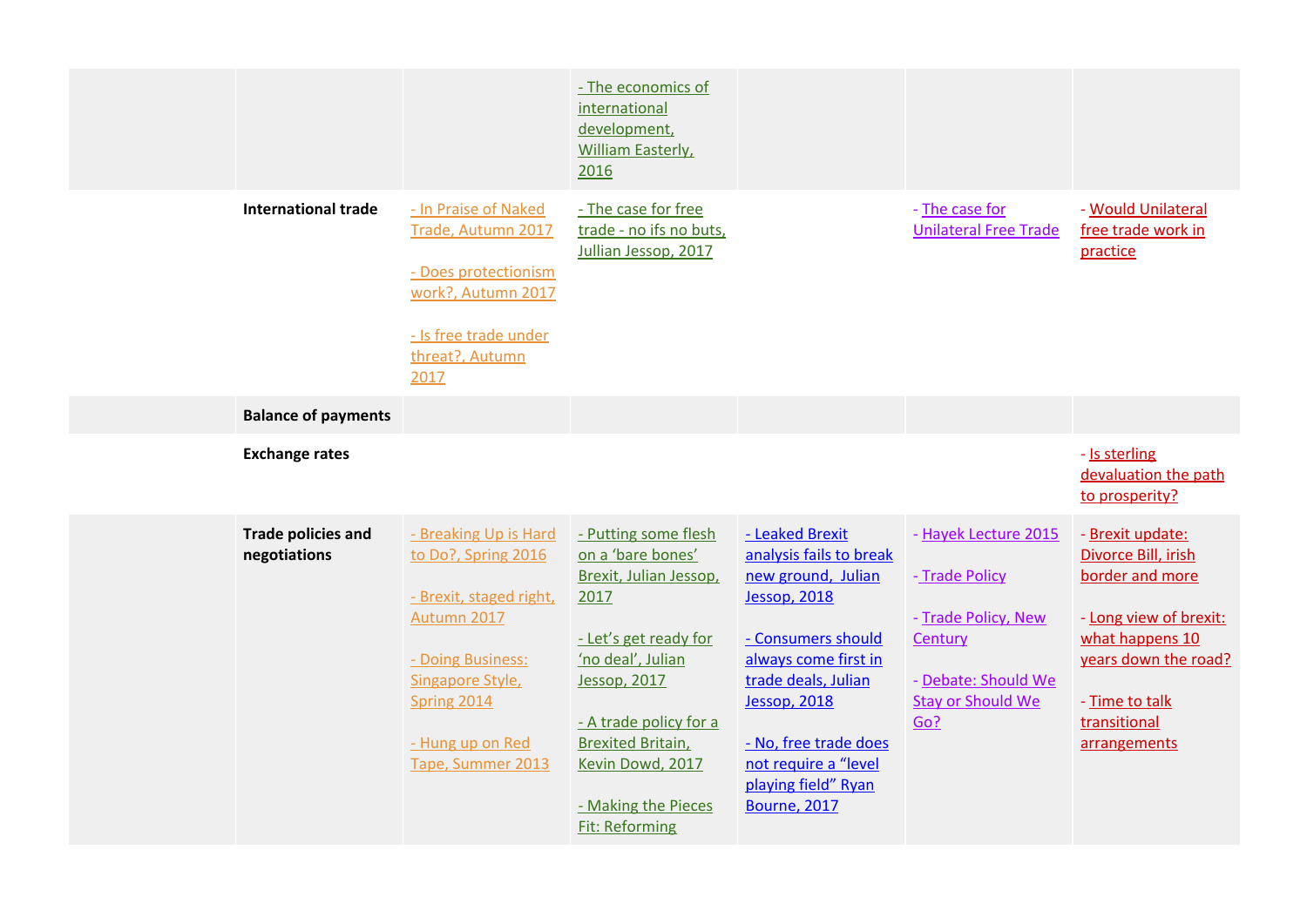|  | <b>Britain's relationship</b><br>with the EU, Philip<br><b>Booth and Ryan</b><br><b>Bourne, 2016</b>             |  |  |
|--|------------------------------------------------------------------------------------------------------------------|--|--|
|  | - No Need To Queue:<br>The benefits of free<br>trade without trade<br>agreements, Prof.<br>Patrick Minford, 2016 |  |  |
|  | - Breaking up is hard<br>to do, Prof. Patrick<br>Minford and J.R.<br>Shackleton (ed.),<br>2016                   |  |  |

#### **2.4 The financial sector**

#### **The role of the financial sector in the real economy** - Socially useless? The crucial contribution of finance to economic life, Diego Zuluaga (forthcoming) - [Outraged](https://iea.org.uk/outraged-about-offshore-financial-centres-you-shouldnt-be) about **Offshore [Financial](https://iea.org.uk/outraged-about-offshore-financial-centres-you-shouldnt-be)** [Centres?](https://iea.org.uk/outraged-about-offshore-financial-centres-you-shouldnt-be) You [shouldn't'](https://iea.org.uk/outraged-about-offshore-financial-centres-you-shouldnt-be) be. Philip [Booth,](https://iea.org.uk/outraged-about-offshore-financial-centres-you-shouldnt-be) 2017 - [Everybody](https://iea.org.uk/everybody-is-outraged-about-offshore-investment-funds-because-nobody-understands-what-they-are-or-what-they-do) is [outraged](https://iea.org.uk/everybody-is-outraged-about-offshore-investment-funds-because-nobody-understands-what-they-are-or-what-they-do) about offshore [investments](https://iea.org.uk/everybody-is-outraged-about-offshore-investment-funds-because-nobody-understands-what-they-are-or-what-they-do) [funds-because](https://iea.org.uk/everybody-is-outraged-about-offshore-investment-funds-because-nobody-understands-what-they-are-or-what-they-do) nobody [understands](https://iea.org.uk/everybody-is-outraged-about-offshore-investment-funds-because-nobody-understands-what-they-are-or-what-they-do) [what](https://iea.org.uk/everybody-is-outraged-about-offshore-investment-funds-because-nobody-understands-what-they-are-or-what-they-do) they are or [what](https://iea.org.uk/everybody-is-outraged-about-offshore-investment-funds-because-nobody-understands-what-they-are-or-what-they-do) they do, Richard [Teather,](https://iea.org.uk/everybody-is-outraged-about-offshore-investment-funds-because-nobody-understands-what-they-are-or-what-they-do) [2017](https://iea.org.uk/everybody-is-outraged-about-offshore-investment-funds-because-nobody-understands-what-they-are-or-what-they-do)

**The financial sector**